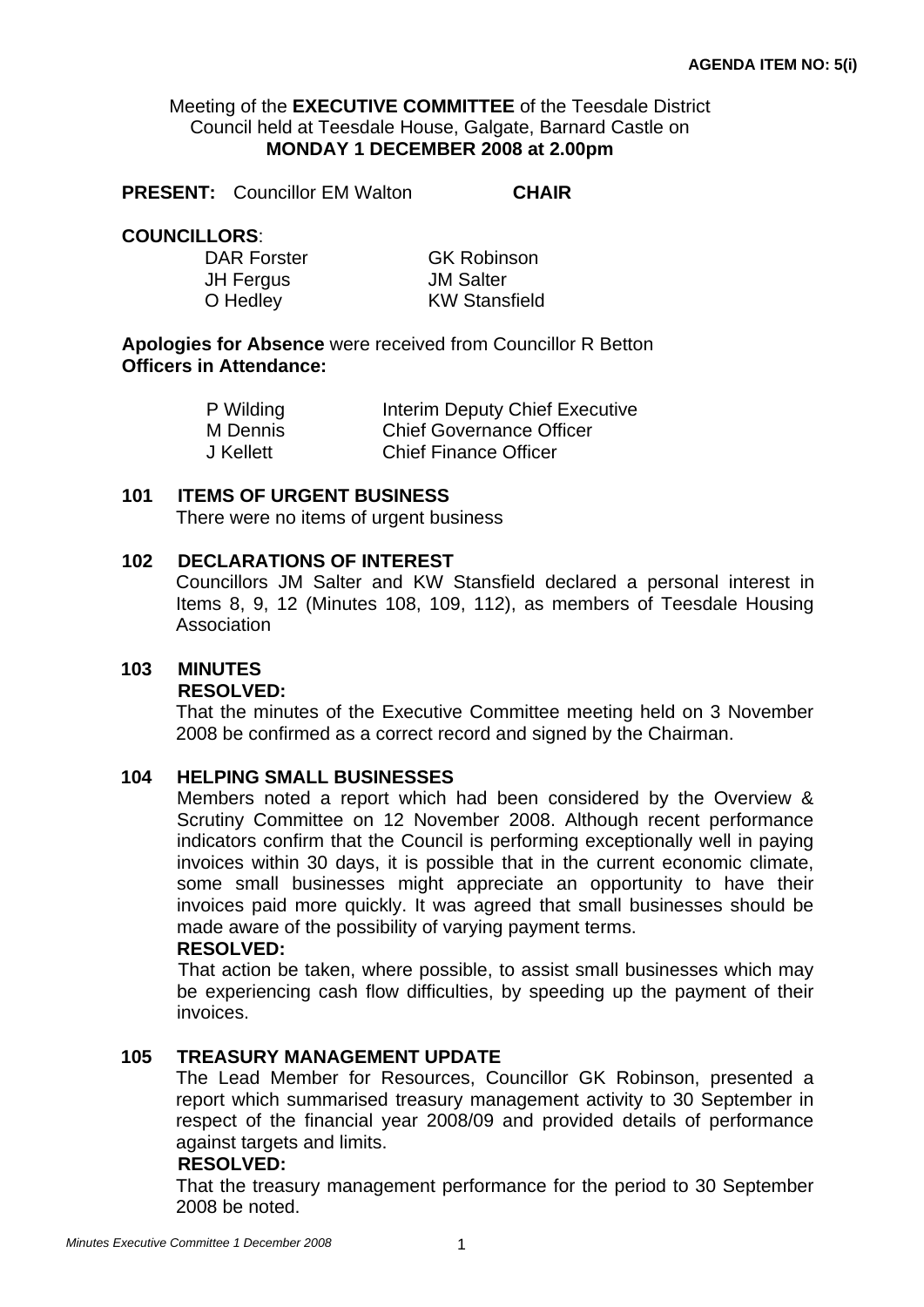# **106 FINANCIAL POSITION UPDATE**

The Lead Member for Resources, Councillor GK Robinson, presented a report which updated members on the position of the Medium Term Financial Plan (MTFP) to 30 September 2008. The outturn position showed a projected overspend of £46,390 against the approved budget deficit of £465,331. Recent budget movements were outlined.

### **RESOLVED:**

That the current position in respect of the Medium Term Financial Plan be noted.

## **107 COUNTY DURHAM ANNUAL MONITORING REPORT**

The Lead Member for Environment, Councillor O Hedley, presented a report for the Executive Committee to receive for information the Annual Monitoring Report for County Durham. All Local Planning Authorities are required to approve and submit an Annual Monitoring Report to the Government before 31 December 2008.

#### **RESOLVED:**

That the Annual Monitoring Report be received and submitted to the Government by Durham County Council (under the Local Government Review Transitional Arrangements) by 31 December 2008.

### **108 COUNTY DURHAM LOCAL DEVELOPMENT FRAMEWORK**

The Lead Member for Environment, Councillor O Hedley, presented a report for the Executive Committee to receive for information the Local Development Scheme for County Durham. All Local Planning Authorities have a statutory requirement placed upon them to prepare and maintain an up to date development plan for their area. The Development Plan comprises the Regional Spatial Strategy (RSS) and the Local Development Frameworks, and had been prepared jointly by Durham County Council and the District Councils.

#### **RESOLVED:**

That the Local Development Scheme be received and submitted to the Government by Durham County Council by the 31 December 2008

## **109 DISABLED FACILITIES GRANT**

The Lead Member for Housing, Councillor DAR Forster, presented a report which sought approval for the transfer of £40,000 from the Minor Repairs budget to the Disabled Facilities Grants budget. The current budget for this financial year for Disabled Facilities Grants had been fully committed and further applications had now been received. There was a current underspend of £48,338 on the Minor Repair budget due to lack of take up.

#### **RESOLVED:**

That £40,000 be transferred from the Minor Repairs budget to the Disabled Facilties Grant budget.

## **110 TEEDALE LISTENS**

The Deputy Leader of the Council, Councillor EM Walton, presented a report which provided members with a summary of Teesdale Listens visits to date and funding allocated, and which outlined new requests for financial assistance arising out of the project.

#### **RESOLVED:**

(1) That progress of Teesdale Listens be noted.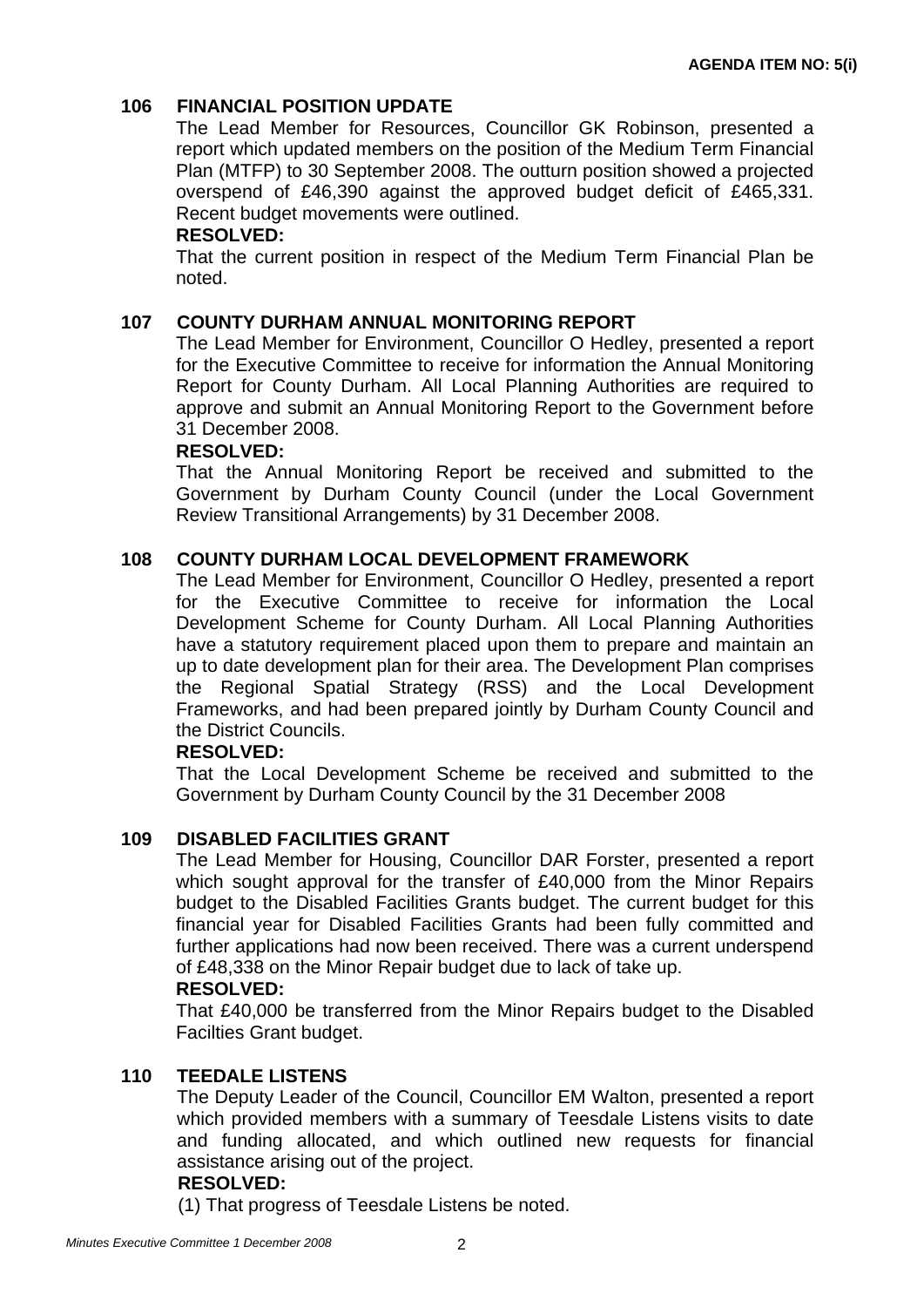- (2) That a contribution of £1,500 be made to Winston Parish Council towards the cost of demolishing South Cleatlam Hut, the contribution being dependent on the other contributions notified to date being realised.
- (3) That a contribution of £9,000 be made towards works being carried out at Mostyn Terrace to rectify the drainage problems resulting in flooding.
- (4) That a contribution of £2,000 be made to Cockfield Christmas Lights Committee.

# **111 COMMUTED SUMS & SECTION 106 MONIES:PROPOSALS BY BARNARD CASTLE VISION/BARNARD CASTLE TOWN COUNCIL**

The Lead Member for Environment, Councillor O Hedley, presented a report which detailed a proposal which had been jointly prepared by Barnard Castle Town Council and Barnard Castle Vision for the use of commuted sums and Section 106 monies in Barnard Castle. Such monies are payments received from developers following the grant of planning permissions that will place additional strain on public infrastructure. These enable the Council to put in place additional facilities for the benefit of the community.

## **RESOLVED:**

- (1) That the proposal be approved.
- (2) That, if the proposal is not completed by vesting day for the new Unitary Council, the administration of the funds is discussed and agreed with Durham County Council.

# **112 COMMUNITY INTEREST COMPANY/COMMUNITY LAND TRUST**

The Lead Member for Housing, Councillor DAR Forster, presented a report which proposed the steps to be taken to enable the Council to realise its desired objective to establish a Community Interest Company (CIC) for the purpose of setting up a Community Land Trust (CLT) by 31 March 2009 to enable the delivery of affordable housing.

## **RESOLVED:**

- (1) That Consultants are engaged to establish the CIC/CLT and consider all options for the best use of land in developing the business case
- (2) That the use of CLG grant monies to commission Consultants up to the value of £30,000 be approved
- (3) That the options outlined in the report continue to be examined to ensure the Council's priority to provide affordable housing.

# **113 VALUE ADDED TAX: UPDATE**

The Chief Finance Officer referred to the decision by the Government to decrease the rate of VAT by 2.5% as from 1 December 2008 and sought members' instructions on how to administer this change in relation to Council charges.

## **RESOLVED:**

- (1) That there be no change to car park charges.
- (2)That the Chief Finance Officer be authorised to review fees and charges and apply changes, having regard to a de minimis level now agreed.

# **114 THEMATIC GROUP LEAD MEMBER REPORTS**

Members submitted update reports on the progress of the activities being undertaken within each Teesdale Partnership thematic group.

In relation to the Environment and Transport Group report, it was noted that the grant to enable the construction of passing places was in relation to the C171, Lane Head, Hutton Magna.

#### **RESOLVED:**